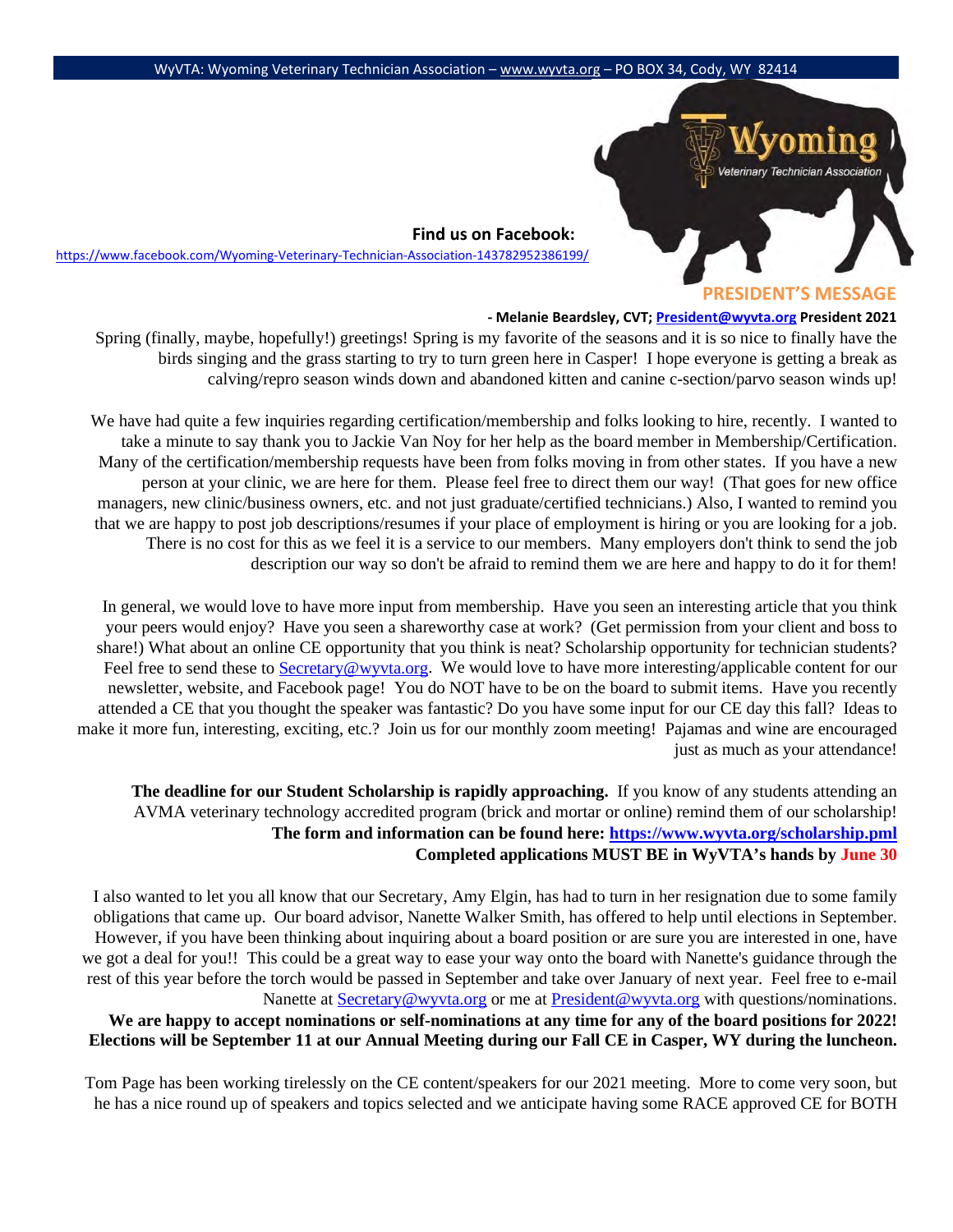technicians AND veterinarians this year! This will be a first for the Wyoming Veterinary Technician Association and we are very excited to be offering this opportunity to our members and their associates! Our goal is to have a learning opportunity available for the whole staff at your place of employment. We have had technicians, assistants, veterinarians, students, and receptionists join us in the past with compliments on the content being helpful for someone in each of those capacities. We strive to continue to offer this content with the benefit of learning and CE credit to the technicians and veterinarians that need it! We have at least one practice each year that pays for almost the entire practice and sends them to attend including at least one veterinarian!

# **Monthly Membership Meetings are via ZOOM [at https://zoom.us/](https://zoom.us/) [a](https://zoom.us/)t 7pm MT. NEXT MEETING is June 6, 2021**

## **Plan for this upcoming ZOOM meetings @ 7 PM Mtn Time: Members WELCOME!**

- **June 6**
- **July 11** (due to 4th of July holiday)
- **August 8**
- **September 5** (board only final prep for Fall CE the following weekend);
	- o **September 11/12-CE (general membership meeting Sat 11th over lunch)**
- **October 3**
- **November 7** (2022 membership/certification renewals go out)
- **December 5**

Meeting login ID's are set up each month and then emailed out a few days prior to the meeting. **If you've never attended before:** 

\*AHEAD of the scheduled meeting date, go [to https://zoom.us/test](https://zoom.us/test) [to](https://zoom.us/test) test your device's ability to access & view ZOOM (PC/MAC, Android/iPhone, and tablet). \*\*\*You just need to do this once per device.

\*Email the Secretary at (secretary@wyvta.org) if you do not receive the email notification containing the Meeting Room ID information sent approximately 2-4 days prior to the meeting.

\*Go [to https://zoom.us,](https://zoom.us/) click "Join a Meeting" in the top right corner, and enter the meeting ID.

## **Vice President**

## **Tom Page CVT**; **VicePres@wyvta.org**

SAVE the DATES! Dates are set so plan now for September 11 & 12. There is no reason why the whole clinic can't attend since we'll be on site in Casper at the Ramkota Hotel and online virtually via ZOOM! Our Saturday and half Sunday are almost complete with topics ranging from hematology

### **NAVTA Representative**

## **Jackie Breed, CVT; [NAVTARep@wyvta.org](mailto:NAVTARep@wyvta.org)**

Volunteers needed for NAVTA committees: Public Relations, Membership, and Continuing Education. Contact [info@navta.net](mailto:info@navta.net) 

## **Treasurer Report**

**Angela Lance; [Treasurer@wyvta.org](mailto:Treasurer@wyvta.org) (please do not give out this email – private for members only)**

### **Secretary**

**Nanette Walker Smith, CVT;** Secretary@wyvta.org

# **Minutes – PLEASE take the time to review the minutes – a lot going on in our little**

## **association and big state!**

### **WyVTA Meeting Minutes: March 7, 2021**

**Melanie Beardsley:** I'll go ahead and call the meeting to order at 7:07pm. Thanks everyone for coming tonight. Amy had a family event tonight, Angela was traveling, but hoping to make it, Deana is on call and had to go meet a client at 7, will try to get here. Hope someone else has had better luck than I about making the **NAVTA** Leadership meetings. Any tidbits worth sharing from those that have been able to attend? *Nanette Walker Smith:* I've made all so far. there are only 2 more... the 10th and 21<sup>st</sup>. HUGE tidbits *Jackie Breed:* Had good intentions, but life got in the way and I haven't attended any. **Melanie Beardsley:** Any other NAVTA stuff worth sharing, Jackie B?

*Jackie Breed:* Nothing new from me.

**Melanie Beardsley:** OK. How about you Jackie V – **Membership/Certification**?

*Jackie Van Noy:* nothing new here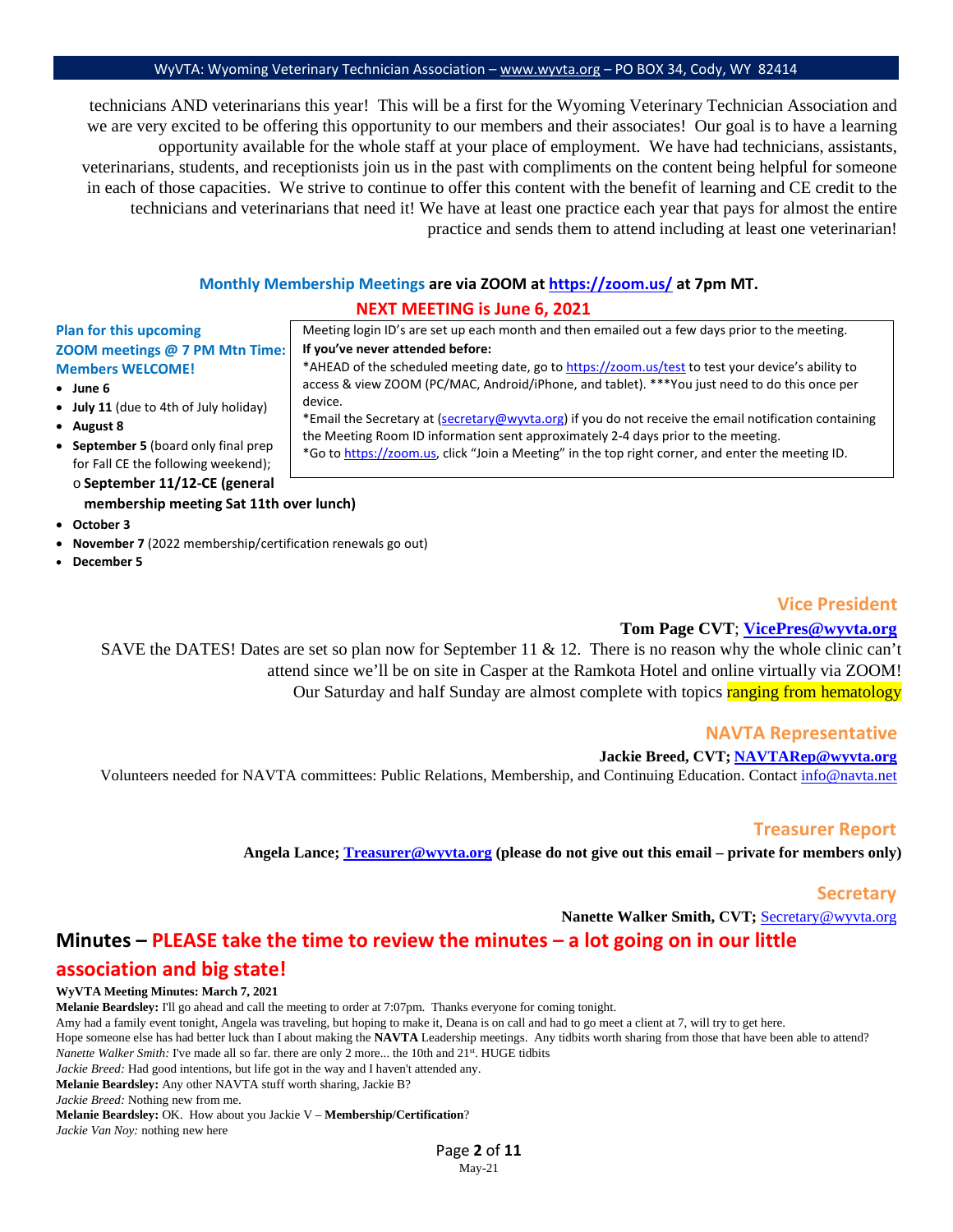**Melanie Beardsley:** Sounds good. Has everyone got their updates to Amy **(Secretary)** for the newsletter this month? If not, this is your reminder! *Nanette Walker Smith: yes, new file for notebook is how to create the minutes from the log and Jan minutes which I've sent to all of you. I'd like discussion on y'all* receiving minutes asap each month.

**Melanie Beardsley:** Discussion on if we want to receive them or what? I guess I'm a little confused...

*Nanette Walker Smith:* There are so many notes and items within those minutes that if each of us read them, within a week of the mtg we might actually get things done! I think it would be great to send them to all the board members. Are you thinking that I would do it after I go through them or Amy would after she goes through them? I always take notes on a notepad on the side and have them to go through on the computer, too. I'm sure it could be helpful for everyone to have them. Especially helpful is someone missed a meeting.

*Nanette Walker Smith:* Almost everyone on the board had at least 1 task to do prior to this meeting to do, listed in January's minutes. I'm hoping the Jan newsletter goes out in March. There should be something in there from every office. The secretary will be sending out the minutes to the board within a week of the meeting (that's the goal) – it also helps if the minutes get done as soon as possible to help piece the notes together.

**Melanie Beardsley:** Also, remember that you can send Amy interesting articles, etc. to add to the newsletter.

*Nanette Walker Smith:* We also had 2 job postings and one participation in a study going on at Anschutz

**Melanie Beardsley: Treasurer:** Angela is supposed to be in Casper tomorrow so I'm hoping to meet with her in person. I feel she needs to be present for the bank/debit card discussion so we will table it until next time. I sent her a large e-mail over a week ago requesting all of the things discussed in last month's meeting. She hadn't checked it so hadn't received it. I did log into the online bank account and get bank totals. This is very hard to vote on/understand.

#### **Bank balances are all we have at the moment:**

- December 31, 2020: \$26,349.55
- February 1, 2021: \$26,464.16
- March 2, \$26,514.16

*Nanette Walker Smith:* The previous formats we did treasurer reports in the newsletter are really what we need to report for membership. The detailed ones Angela is providing are great for audit, but too much for meeting and minutes. Person names should be left out other than reimbursements. Has to be enough information for members to know how/where their membership funds are being spent.

**Melanie Beardsley:** Fingers crossed I can meet with Angela in person when she is in town.

#### That means Tom is up. I just added **Vice President (Fall CE)** notes:

*Tom Page:* I have been working with Dr. Tony Luchetti with Nutramax. We have decided on the following for Sunday morning: Immunomodulation, Great Barrier Relief, GI Microbiome, Nutraceuticals. I will be working with Lisa in regard to the contract and snacks. More to come on this.

I have run into problems with the Legal at Nutramax that we are working on. There is a discrepancy on about the RACE certificates. I tried to get this cleared up before tonight. I will also be reaching out to WVMA to review what they would need regarding RACE certificates, and how that works. I thought that RACE was a slam dunk, I am finding that it might not be, at least for Nutramax. The short of it is, if they aren't putting on the event directly then the certificate doesn't count. At least that is what I understand.

*Nanette Walker Smith:* RACE has just changed their requirements again. Requiring speaker credentials and for us to gather credentials and license numbers of attendees. That may be why. Tom, we need to talk, I think there is miscommunication about RACE approval and how it gets on the certificate. It's a lot more complicated on just having a number on there.

*Tom Page:* I have an email out requesting information with the WVMA. I will be contacting the AAVSB to get their side of things.

**Melanie Beardsley:** Great range of topics for Sun... all stuff we use on a daily basis! We are still ahead of where we usually are with speakers and topics picked. Even if we have to submit info to WVMA, we will hopefully get approval before the end of Aug!

*Nanette Walker Smith:* We need to submit to STATE Vet Board before August due to their mtg schedule

**Melanie Beardsley:** Tom, I feel like you are doing good, despite the circumstances!

*Nanette Walker Smith:* Did you receive Notebook and other items from Dena yet?

*Tom Page:* No notebook yet. Do you know the address it was sent to?

*Nanette Walker Smith:* She was going to send it this week past; did not verify to address. Jackie V can you double check the po box?

*Tom Page:* Scholarship --Cambria and Deana jumped in and started stuff. THANK YOU BOTH.

*Cambria Harmon:* I'm still working on the school list. I'll get the school list completed as soon as I can Hoping by the end of this week as well as the flyer.

*Nanette Walker Smith:* Are we still at no changes to the scholarship form? Thanks Cambria and Deana; Jackie B is also on deck if needed per Jan minutes.

*Cambria Harmon:* I don't think so. I didn't see any changes that needed to be made when I read through it.

*Tom Page:* I agree

*Tom Page:* Does anyone have a vendor they can work with for donation. We have Idexx for Saturday (for speakers), and Nutramax for Sunday speaker). So far: Covetrus / Elanco, Zoetis, PCS—Local Pharmaceutical Company, Vedco. Dechra, Jorgensen, NAVTA, AAHA, Hills, WVMA

**Melanie Beardsley:** I know I had discussed visiting with many of them. Sounds like Royal Canine can be removed from the list Patterson, MWI, and BI I believe were on my list. I can look into Virbac, too.

*Tom Page:* I can remove it. Those are ones I don't have contact with. Speaker Gift. I have a Gift Draft in the works. I will present it to the group at another time. Melanie Beardsley: OK. Progress made on the financial report. I'm not ready to present it yet. I have most of the Fall 2020 CE day reports done. Tom had a good start on it. Now I just need to go back to double check some numbers, etc. before I finalize it. If I can meet with Angela, she may be able to help me with that. We will see.

I may still be contacting some of you with questions. Should have it to all of you next month, though.

- Upcoming meetings/newsletters:
- March  $7 + +$
- April 4
- May  $2 ++$
- June 6
- July 11 (due to 4th of July holiday)  $++$
- August 8
- September 5 (board only final prep for Fall CE the following weekend) ++
- October 3 • November 7 (2022 membership/certification renewals go out) ++
- December 5
- ++ = Newsletter due OUT by these months indicated by mid-month (thus articles/reports due by the meeting to Amy secretary@wyvta.org NO EXCUSES)**.**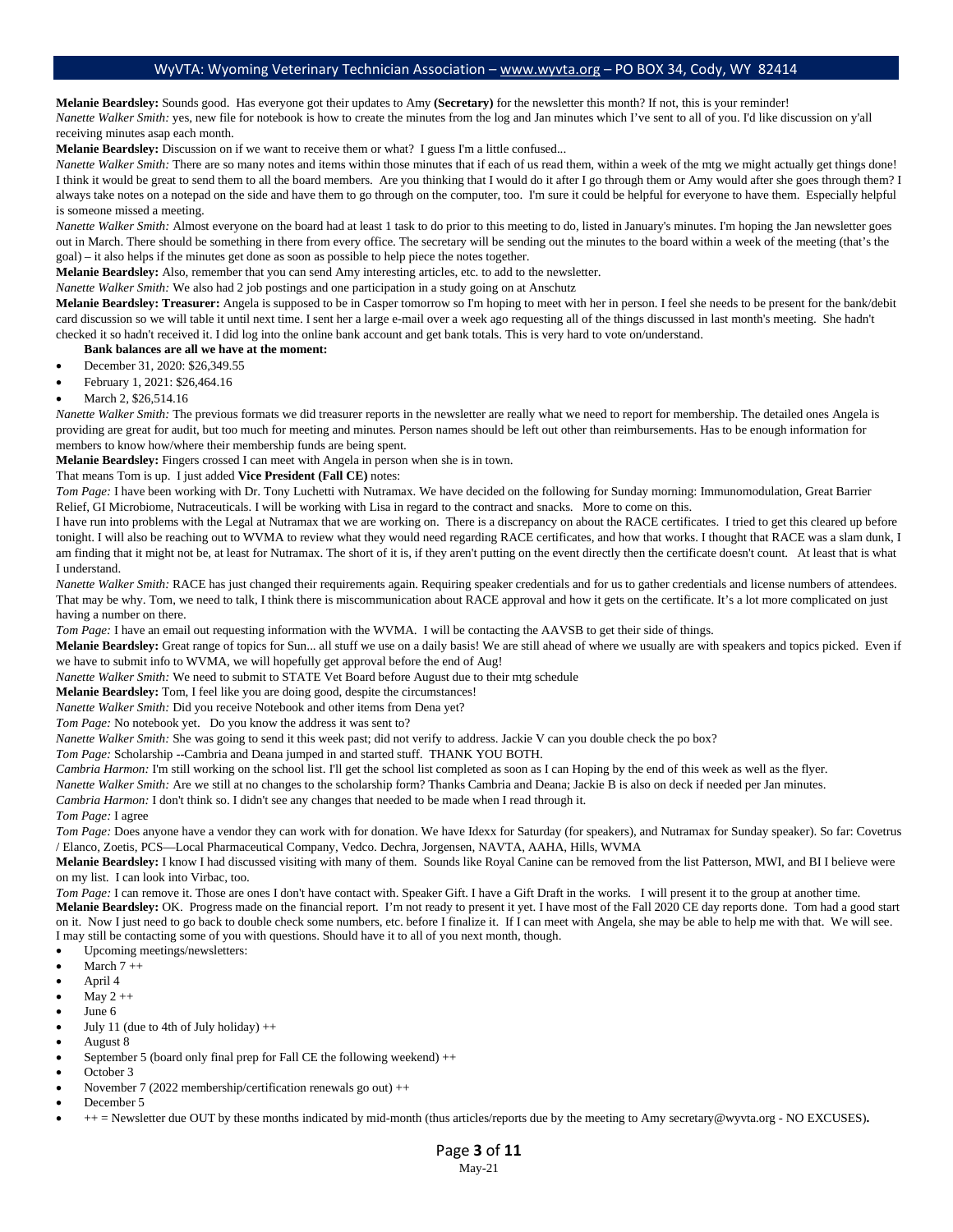*Tom Page:* Sept 5th for meeting---That is Holiday weekend. I am out of service. Can I suggest Aug 29th

**Melanie Beardsley:** Tom, that's our last meeting prior to conference – it will be board only – we can adjust as we get closer; hopefully we won't need it.

**Nanette Updates:** So, are you going to be e-mailing the notebook changes for everyone to print and add to their notebooks?

*Nanette Walker Smith:* yes, on emailing Notebook stuff. Just one more run through to see if what we have already needs to be in anyone else's Notebook. I'll bring more from the NAVTA Leadership Conferences as we go, but man I wish I'd known this guy when we were redoing the association. Glad to say, he said we are doing great with what we have so far.

1. Notebooks - new items and corrected/updated items added for 2021

- a. Change of items needing to add to Notebooks
- b. Must include Annual Orientation for new board members and signatures on conflict of interest, apparent authority, antitrust avoidance, commitment and 333attendance record (leadership guide) which is stated in the Board Duties) and must be documented in minutes; board members should be signing contracts to adhere to board duties. Need to set aside time to meet with new board at the end of the CE Mtg just for a few minutes to reiterate the importance of transition, attendance, etc.

2. NAVTA Leadership Conference Lecture series - attendance in progress update:<https://www.rchcae.com/>- Bob Harris' free website for association info. What I learned in brief – and I'll expand over the next few months:

- a. we are doing well as a NP association
- b. Check Bob Harris' mission statement all board members should be able to recite; 12 words
- c. Need to investigate D & O insurance (start with Hartford) for any events with possible problems (CE), covers board, cmte members
- d. 501c6 can lobby position to protect Vet Practice Act for vet techs (if they are already there)
- e. 501c3 can educate about vet techs and what we do, cannot lobby
- f. Strength and Structure Need a 3-year Strategic Plan that updates annually to show growth to where i.e., showing goal of computers as a means to organize and grow
- g. Shoot for 50% membership of VTs in the state
- h. tax returns are part of public record

i. Need Conflict of Interest policy and Whistleblower in minutes annually and at all board meetings (inclusion standard and stated at beginning of each meeting) 3. Mission/Vision/Values

- a. Mission Elevating the role of Vet Techs of the Vet Health Care Team main purpose review max of 12 words recitable by all members
- b. Vision The respected resources aspire to be
- c. Values Compassion, Integrity, Knowledge (values from position)

#### 4.Voting

a. recommends using the smaller guide on his website as Roberts Rules of order are more than what are needed.

5.Website has free pdf downloads and examples to help is with anything.

6. Notebooks are done just need one more once over.

I believe easiest will be to send all with updates but, there will be more. Right now, I'd say I should focus on the ones we are shy on legally.

**Melanie Beardsley:** It sounds like he had some fantastic input/thoughts! I'm sad I missed it.

*Nanette Walker Smith:* He was thrilled we had notebooks!!!

**Melanie Beardsley:** Nice! They are most helpful!!

*Nanette Walker Smith:* A big thing we need to work on is a strategic plan. I think we do that now to some degree; we just need it more in writing with annual goals. I'll keep working on these as I go and include the free workbook, they gave us in case anyone wants some light reading.

Melanie Beardsley: Maybe something to discuss more when we go out after Sat CE meeting this fall? I was excited to see he had a "condensed version" of Robertson's Rules to follow!

*Nanette Walker Smith:* If anyone wants me to send hard copies of the updates for the Notebook, just let me know.

**Melanie Beardsley:** I do not have a printer at home but should be able to print at work.

*Nanette Walker Smith:* Mel I'll print and send yours. You get everything.

**Melanie Beardsley:** I left the State Vet Board Committee notes from last month on this month, too. I didn't know if we had further discussion/updates on the subject. *Tom Page:* I will start reviewing the WY State Vet Board Communication Committee. Dr. Bell is getting ready to leave on maternity. I'll see what I can find out. Dr. Bell is the Past Pres if memory serves. She works with me and Jackie. She is also the Dr. that is our link with eVetSites.

I have an email going out right now to Dr. Bell to gather information.

## *Tom Page:* **I motion to adjourn**

*Jackie Breed:* **second**

**Melanie Beardsley: Motion passes. Meeting is adjourned at 8:46pm. Good night, all.**

### **WyVTA Meeting: April 4, 2021**

**Melanie Beardsley:** I would like to call this meeting to order at 7:04pm

**Melanie Beardsley:** I received nothing as far as updates from Amy (Secretary) or Angela (Treasurer) other than texts that they weren't going to make it. (Angela's was a response to my text asking for appropriate updates on the books for the year.)

**Melanie Beardsley: NAVTA Update**: I didn't get anything from Jackie B for an update. We will touch base with her if she shows up later.

## **Melanie Beardsley: Membership/Certification Update:**

*Jackie Van Noy:* The renewals went smoothly this year considering all the changes that happened rather last minute. I am still having to ask people to send copies of their payment receipt to prove that they actually paid. Since we went with the online payment, I think there were only 2-3 people that sent in checks.

*Nanette Walker Smith:* Jackie V = I will contact Square and see if I can add you to either the contact list for emails for deposits OR get you the login so you can login to see that info. I am frustrated that I cannot get the treasurer to communicate with this.

*Jackie Van Noy:* The membership position is going to need something a little smoother in the future to be able to verify payment and that they have all their requirements. If this is possible with square it might be handy to provide the same when we have registration for the CE

*Nanette Walker Smith:* I want this running smoothly before we get to registration for Fall CE

**Melanie Beardsley:** It sounds like this is a rock that we need to keep chipping on. The first couple of chips are that Angela NEEDS to contact Nanette and Jackie V needs to have access to what is going on with square?

*Jackie Van Noy:* I also have concerns that this needs to be straightened out before we must change treasurer due to term limit *Deana Baker:* Does the president still have access to the bank account?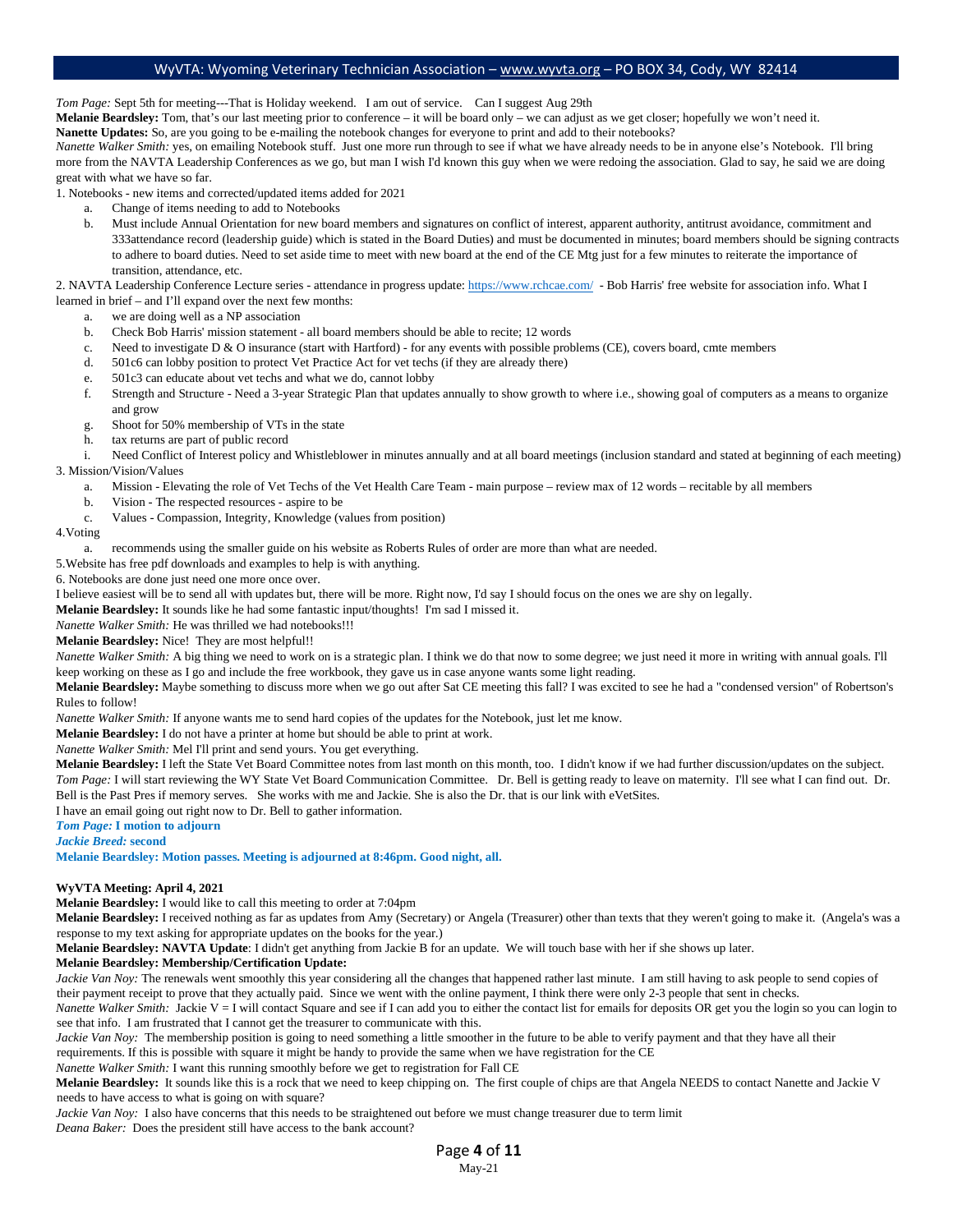#### **Melanie Beardsley:** Yes, I do.

*Deana Baker:* good

*Nanette Walker Smith:* I've got this down on Friday afternoon to go through. Will put a doc together with screen shots since walking through doesn't seem to help and check to add Jackie V (M/C) to the login list so she doesn't have to wait or try to reach treasurer

#### **Melanie Beardsley: Vice President (Fall CE & Scholarship):**

*Tom Page:* with the scholarship process, Deana and Cam, and Jackie B we can start an email thread and get each other caught up.

*Nanette Walker Smith:* The only caveat with the monies is we highly recommend it goes to student needs. VTNE is included in that IMHO – since that question was raised if the student can use it to pay for their VTNE fees. We don't stipulate specifics, nor do we ask for receipts for what they do with the scholarship.

*Tom Page:* I will take that information and can start emailing the College list and I can call Dr. Walker directly to make sure "our" Wyoming students know about it. *Tom Page:* With your sentence Nanette does that mean that 2nd years can apply?

**Melanie Beardsley:** I wouldn't disagree with that, but if we award it in Sept, I think they would have all kinds of "needs" before the exam the following summer/fall. *Nanette Walker Smith:* Per the scholarship information stipulated they DO need to have 2 semesters under belts by June deadline or semester equivalents. That's why we ask for transcript so we can see credits completed. i.e., at most community colleges it's 72 credits for the AAS or AS degree so the applicant would need to have successfully completed 36 credit hours to apply for the scholarship.

**Melanie Beardsley:** Tom is saying could people with 4 semesters apply? It wouldn't be awarded until they were out of school for 2-3 months.

*Nanette Walker Smith:* If they apply and are still students at the time of application

*Tom Page:* They would not still be students because at time of application they would have graduated.

*Nanette Walker Smith:* Smart thing would be to include that info in their application letter, if they get their application in before they graduate

*Deana Baker:* I feel they should still be students.

*Tom Page:* I am good with including that in their application letter

**Melanie Beardsley:** Does anyone know what the fees are for the VTNE these days/

*Nanette Walker Smith:* @ \$300, I think. Some schools include that cost in tuition

**Melanie Beardsley:** I suppose they could pay off student loans if they had them with the extra \$200, then? Right now, the application reads that they must be enrolled in the next semester of school to apply

*Nanette Walker Smith:* It doesn't say they have to Mel. We recommend it - and I'm sure they'd have outstanding debts from school. We do not ask for receipts.

*Deana Baker:* So, the check would be sent directly to the student?

*Nanette Walker Smith:* Ideally, they come to Fall CE to accept it in hand. That's what we encourage.

*Tom Page:* We could amend that sentence to include "or a new graduate that is applying for their VTNE." The check and attendance of the I maybe this is a change to consider for CMTE=committee

**Melanie Beardsley:** Any other discussion regarding the scholarship?

*Tom Page:* Thank you all for the discussion.

*Nanette Walker Smith:* Back up to Fall CE Tom

*Tom Page:* Let's start with Dr. Tony Section. The biggest hurdle is that we have no proceedings from either group this year as of now. Also, I am working on checks and balance for the CE Race certificates.

*Nanette Walker Smith:* Pose them the question this way - Will they provide their own proceedings or literature for attendees on site? They may be thinking proceedings  $=$  published literature and that is \$\$. Not lecture notes like we are thinking.

*Tom Page:* I like it and will use that.

*Nanette Walker Smith:* If they are going to do that, they will need to provide copies for our hybrid attendees and hopefully cover shipping to them

*Tom Page:* For Sunday Lecture with Nutramax and Dr. Tony: thoughts for Break--other than my standard IV of Coffee?

**Melanie Beardsley:** Standard IV of coffee will be necessary. The fruit tray we had left over from the board meet/greet 2 years ago went over well. By Sun of sitting fruit/cheese/crackers is as much as most want, anyways.

*Tom Page:* Mel For Saturday that is something we will be discussing as we can

*Nanette Walker Smith:* K so lab diagnostics or in house lab diagnostics? and afternoon will cover how these diagnostics affect readings?

**Melanie Beardsley:** I'm excited about these topics, Tom. I know you feel like they are kind of all over the place, but the changes will, hopefully, keep everyone engaged.

*Nanette Walker Smith:* Trying to put flyer together in my brain for marketing.

*Tom Page:* Most of the are diagnostics some will be in house and some will touch on send in. The afternoon is still askew due to my schedule and Dr. S. We are working to work it into radiology and cardiology. IF not, I am going to work to include Elanco. ZOETIS for Saturday is looking at helping with the food

**Melanie Beardsley:** That would be extra generous of them! I know Ramkota brought it in last year how they did for COVID, but it was handy to keep the meeting/day flowing especially in that conference room.

*Nanette Walker Smith:* This looks like a good spot. Think we'll be able to set this in stone next month and conclude cost so we can get info out?

I have the laundry list for AAVSB - RACE info. They've added a bunch of requirements.

*Tom Page:* I would like to get with you at some point to see what else is up with AAVSB.

*Nanette Walker Smith:* If the companies/speakers are already RACE approved we need their information to put on the certificates. They would already have a RACE #; however, if they must apply for a number per session, they do that as they would be the RACE provider. We are not RACE providers we are just hosting the event. Tom - we can talk about this offline and I'll get you that info.

*Tom Page:* Sounds good Nanette.

*Nanette Walker Smith:* Providing video might be overkill - and expensive. Can investigate it, but unless everyone logs in with a laptop it's going to be fuzzy and not worth much. Mic for questions DEFINITELY

*Tom Page:* The Video was offered in a conversation last year. I passed on it. I will put in the Mic. Before going to the Motion is there any other questions or Comments **Melanie Beardsley:** I think the microphone will decrease much of the frustration from last year.

*Discussion on ensuing motion*

*Tom Page:* **I motion that each Board Member will receive, with thanks from the Association, attendance to the Fall CE and Annual Meeting gratis for the work done voluntarily throughout his/her term that year. Only the registration fee will be covered (no travel, hotel, or other expenses will be included).** *Nanette Walker Smith:* **2nd**

**Melanie Beardsley: Motion passes unanimously** 

**Melanie Beardsley:** *(Melanie presented the draft of the final 2020 Fall CE accounting based on all documentation-recorded in the final agenda Secretary's notes).* I think/hope/pray I have my t's crossed, i's dotted, and details together, but here is what I pieced together for a final report for the CE last fall! Let me know if you have any questions, but I think all things considered being it was 2020, we did surprisingly good!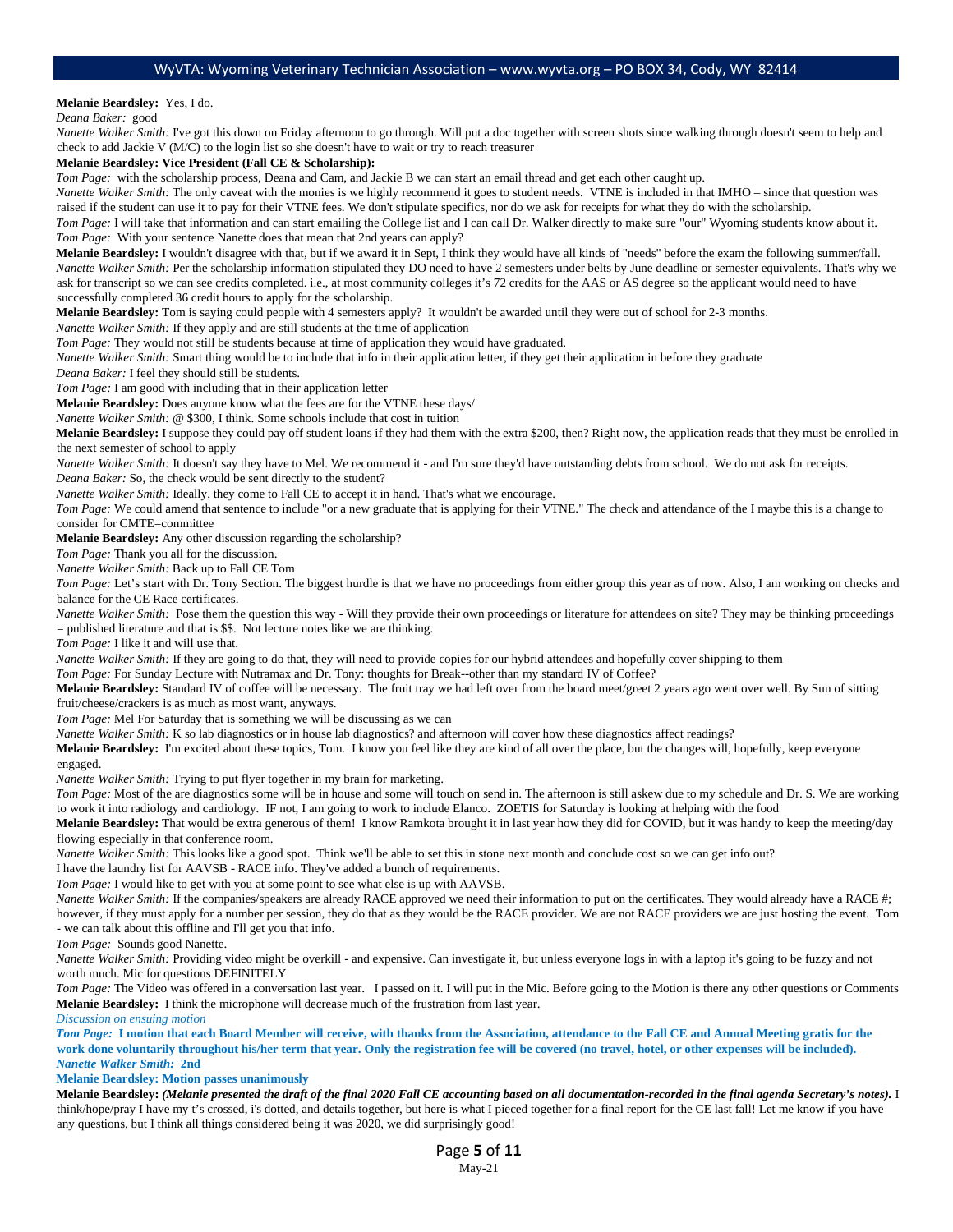*Tom Page:* Thanks for picking up the pieces.

*Nanette Walker Smith:* I love having all the numbers together. Questions?

1. Do we have an end to the envelope with the 'missing check'?

*Tom Page:* I will work to have this filled out during the meeting and ready at the end.

What was the name on the check?

## **Melanie Beardsley:**

I don't think so. I don't think Angela knew. She thought she had an envelope addressed to the Association that had a check in it. She filed it in the vet tech association file and then when she went back couldn't find it. I think that was all the info she had. I suspect it was more likely a membership/certification payment than anything to do with the CE. We just didn't have CE checks floating around in Oct

*Nanette Walker Smith:* We don't know - assuming it was Dena's. She supposedly paid but has not been reimbursed. Angela stated she's been reimbursed now - we voted on that. I talked to Dena about all this. I'm sure I saw Dena's registration form. but haven't matched that to a check. No one else has said 'hey I paid....'

**Melanie Beardsley:** Not that I know of and that is what I was hoping for. Any other thoughts/questions on the CE report?

*Nanette Walker Smith:* Question 2: Have thank you letters been sent to Julie Squires and to Dr. DeGroot specifically stating their fees, how they were paid, and including our EIN number and gratitude for their expertise? They use these for IRS filing. If thank you letter, and payment info and our EIN is included in those it's a second way of ensuring we avoid audit because we have it on the contract signed and on the thank you that it was a job completed and paid as indicated on the contract. **Melanie Beardsley:** I did not, but I don't know if Tom or Dena might have?

#### *Tom Page:* I didn't.

*Nanette Walker Smith:* I'm sure Dena did not. Tom - holler at me for these. Wasn't sure how / what we were doing for thank you's last year.

*Tom Page:* Would the group consider allowing me to purchase a card and a \$50 gift. There would also be shipping for each.

**Melanie Beardsley:** We have always sent gifts in the past. Can I get a motion regarding Tom's question?

*Nanette Walker Smith:* **I motion Tom purchase (2) \$50 Wyoming themed gifts (the metal buffalo ~8" x 6" with WYVTA 2020 on it), thank you cards, and IRS thanks letter on letterhead to go to each of the 2020 speakers with thanks from WyVTA. Tom will be reimbursed for these with shipping included once receipts are submitted to the treasurer.**

#### *Tom Page:* **2nd**

**Melanie Beardsley: Motion passes unanimously. Receipts to Angela (with a note that it was voted and approved at 4/4/21 board meeting - ok to pay Melanie Beardsley: Nanette's Update**

*Nanette Walker Smith:* Wrist injury is hampering my typing, so combo application is not finished. It is top of my list. I will send Mel, Deana, and Jackie V the draft first for review as soon as it's done. Once I get feedback and a final done, will get with Viki at eVetSites and start on the updated version for the website.

I'm sending prior newsletters to Viki tonight to get those back up to date on the website - my fault as I've forgotten to send them on to her.

Square issues with treasurer and membership we are working our way through; need to get Angela on board with treasury.

NAVTA Leadership Seminars - Some of the best association/organization CE I have ever attended. Well worth the CE units and it was free. I think in recent years all our board members have truly benefited from attending these leadership seminars and it's a great plus for becoming a board member as we try to get 1-2 people each year to attend and usually paid for! That is a major plus for our association. I hope to have some mini articles coming from all that was learned. Several items I hope we can put into our planning stages to get us more fully on board with where we should be as an association legally and responsibly for our membership.

- First and foremost, I would like the Annual Meeting to start this year with a formal 3–5-year Strategic Plan layout and have that be a permanent discussion each meeting to ensure we continue to meet and exceed our goals. Within that we can address all the items covered in the leadership meetings and be sure we can check them off one by wone.
- Jackie Van Noy, Jackie Breed, Deana Baker, and Melanie Beardsley were all interested in following through with the WyVMA and BVM to see where things are right now. This would also include checking with Wyoming's Department of Regulatory Agencies (DORA) equivalent for upcoming openings and dates. Applications take time to write, and the window is only a few months long before it closes for several years prior to the next opportunity. I would recommend that the President, Melanie, create a subcommittee of these folks and start gathering information. Perhaps putting a feeler out to see if there are others in the membership interested as well (including veterinarians, practice managers, and assistants).
- One BIG one we must address this year will be  $D \& O$  insurance. It's expensive, but if something were to happen to anyone doing anything for the association or attending an event of ours it could hit us personally if we don't have this coverage.

## *Nanette Walker Smith:* **That's it for now.... I motion to adjourn.**

#### *Tom Page:* **2nd**

**Melanie Beardsley: Motion passes. Meeting is adjourned at 9:04pm Good night, ya'll!**

#### **WyVTA Meeting Minutes: May 2, 2021**

**Melanie Beardsley:** I'll go ahead and call the meeting to order at 7:04pm.

Is there any news on the **NAVTA** front that we should know about Jackie B?

Jackie Breed: NAVTA is looking for people to serve on a few of their committees: Public Relations, Membership, and Continuing Education. If anybody is interested and needs more irons in their fire. You can contact me or NAVTA directly a[t info@navta.net](mailto:info@navta.net) (don't forget to tell them you are a WyVTA member!)

*Nanette Walker Smith:* Jackie B has the submission info for the NAVTA Journal now from our regional person and I sent her our logo so when she submits, she can include that (evidently now a requirement when submitting state updates).

#### **Melanie Beardsley: Membership/Certification** - Jackie V?

*Jackie Van Noy:* When I get new memberships, I am adding them into the membership email list AND updating new info in the checkmymail. That is the goal to keep the email current without having to reload the files all the time. I will be removing as people leave also.

I/The membership account now has access to Square to view payments. This will make it a lot easier to process applications and have one person who is working on getting all the necessary documents - but it sure is easy to see if they paid one or both of the fees.

**Melanie Beardsley:** Good! I guess we will move to **Secretary**, then. As you should know, Amy sent an official letter of resignation. Her family stuff on top of fulltime school and full-time job pushed off her ability to serve us like she had hoped to.

Nanette, have you received the Secretary computer yet?

*Nanette Walker Smith:* Yes, computer/printer etc. arrived Thursday, intact.

Re Amy - need to vote to accept her resignation and vote to have me step in as acting sec'y to finish her term unless someone else wants to do it

**Melanie Beardsley:** Great! I'll contact her about getting a receipt so we can reimburse her for shipment of it.

*Nanette Walker Smith:* TY - She may have sent it to Angela already as I told her to do so; we need that amount to vote on .... **I motion that we can do that via email vote as soon as we have that receipt.**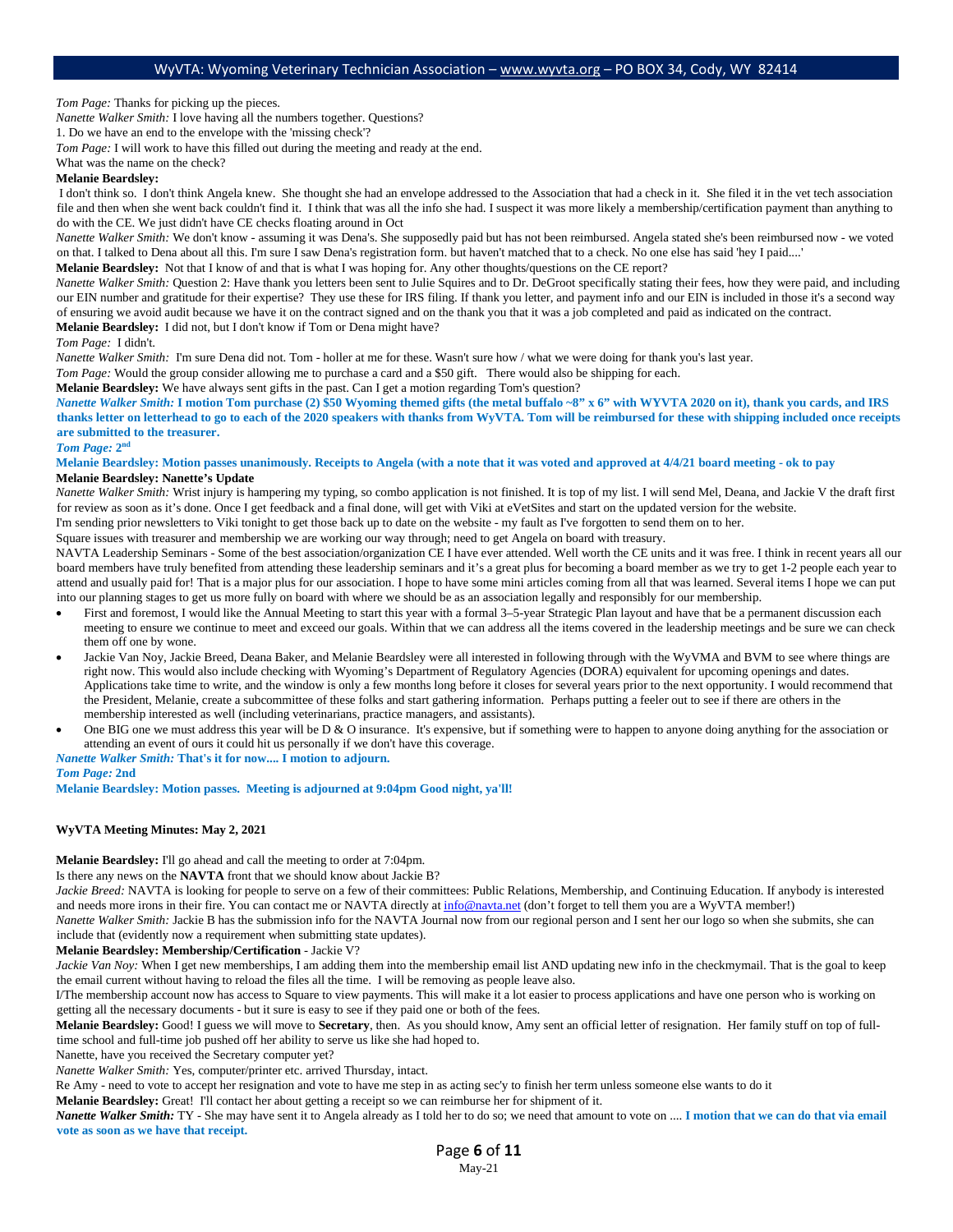*Deana Baker:* **2nd**

**Melanie Beardsley: Unanimous acceptance of Amy's resignation of Secretary duties. I'll add it to my list and get an email out once I have the total. Melanie Beardsley:** Does anyone have any nominations for Secretary?

*Tom Page:* **I motion to accept Nanette's offer to step into the Secretary position.**

*Jackie Breed:* **2nd**

### **Melanie Beardsley: Thank you, Nanette! Unanimous reinstatement as Secretary (acting) through 2021.**

*Nanette Walker Smith:* Amy just texted me - she has not sent receipt in yet for shipping - asked her to send to treasurer and president emails.

**Melanie Beardsley:** That being said, submissions for the newsletter are due! Tom, I have yours and can forward to Nanette.

*Nanette Walker Smith:* Scholarship info has gone out via NAVTA and AVTE, but punching it again is a good idea.

*Tom Page:* EWC has Scholarship info also

**Melanie Beardsley:** Did that get added to the NAVTA Rep book about including the logo?

*Nanette Walker Smith:* Also, pre advertising the Fall CE - Oh and Jackie B could you check to see if NAVTA CE list has our Fall CE info in it yet? I don't think I put it in there yet because we just had dates. But we should be ready soon to get it all listed.

*Jackie Breed:* Will do

*Nanette Walker Smith: Mel - no just got that information today from Ashley Byrne our regional NAVTA person. Jackie B - since I haven't sent out Notebook stuff yet,* can you forward me the email she sent you and I'll add it to your Notebook. Sending docs is coming, just a matter of a block of time to be methodical so I don't miss anything since these little things keep getting added.

**Melanie Beardsley: Treasurer:** Angela...I didn't get a treasury report update from her but did get a few texts from her this month. She did get caught up on a LOT of things the last couple of weeks that I knew she needed to get done

*Nanette Walker Smith:* Angela and I have yet to meet about Square use. One day she was going to call never did.

#### **Melanie Beardsley:** OK, Tom, **Vice President/CE Chair**

*Tom Page:* We have a little bit on the screen (Tom shared a draft of CE for Sept 11-12). This is a draft of what has come together

*Jackie Breed:* Looks great, Tom!

**Melanie Beardsley:** Only comments of excitement!!!

*Nanette Walker Smith:* I'm loving it - There may be some flex of times on the topics, correct?

*Tom Page:* yes Nanette. As of now. There is conversation that all, or almost all will be covered regarding expenses. I also have some donation conversations on going. Nanette ---Is it possible to accept a donation from a vendor via Square?

*Nanette Walker Smith:* You are making my life way too easy! I'll get to work on the contracts and contacts with the speakers/their cohorts likely next week after I get the Agenda shined up. Yes, we can accept donations via Square, but I need to make a link for it first and provide a way for them to fill in the amount with their information unless you have a form for them to fill out and we put the link on that?

*Tom Page:* As you all see the draft is in the works. I have a tracking sheet made that will cover all attendee's information that can be used during the weekend to cover all of the things we have gone through the last few years.

*Tom Page:* I have the Vendor Power Point almost updated.

*Nanette Walker Smith:* Tom, better keep the temperature on that sheet for now just in case - we can always hide those columns

*Tom Page:* Mel and I are going to try to meet to get Gifts looked at next week.

*Tom Page:* At this point all presenters are in person. Except Dr. Connie De Haan is not

**Melanie Beardsley:** Great job, Tom!!!

*Nanette Walker Smith:* Do we want to talk registration costs?

*Tom Page:* I also have the badges on that list. So, I can check them off

*Nanette Walker Smith:* And do you have hotel room costs yet?

*Tom Page:* Can we wait on costs for a bit for the Attendees to see how the contracts end up.

*Nanette Walker Smith:* I don't want to wait too much longer. We need to get this info to the students before graduation.

*Tom Page:* I will try to get to Ramkota to start that section of the process over the next few weeks. I have already reserved the theater room. Last year.

*Nanette Walker Smith:* We have enough information to complete the registration form except the cost of the conference and cost of the hotel room per night. If we can bang that out, we can get this out there. I can mockup the reg form along with the agenda and send the reg form to the board for thoughts - we could do email discussion. Otherwise, we will miss students graduating.

*Tom Page:* I will see what I can do. Mockup sounds great

*Nanette Walker Smith:* Mockup it is

**Melanie Beardsley:** Angela popped in. **Treasurer's Report**

*Angela Lance*: I have not sent over April report, but you should have March.

- I have paid everyone up to date for receipts that have been sent over, except Amy.
- IRS filings are complete.
- I am on my phone and do not have access to treasurer email.

*Nanette Walker Smith:* Angela, could you send the IRS filing receipt to me [\(secretary@wyvta.org\)](mailto:secretary@wyvta.org) so I can file that in the secretary stuff.) Thanks for getting those done! Amy will be sending you the receipt for the shipping of the secretary computer/printer - we could vote on that now so Angela can just pay it when it gets in.... **I motion treasurer pay Amy Elgin for shipping of secretary computer/printer upon arrival of the receipt for shipping as long as cost is not greater than \$85 (should be ~\$70)**

#### *Deana Baker:* **2nd**

*Angela Lance:* Sure, I will forward you a copy tomorrow. Nanette, do you know how much is owed to Amy? I can send a check out tomorrow if you do.

*Nanette Walker Smith:* No, I don't Angela... she said she has to find the receipt again. The box just has the mailing info on it – no cost info.

**Melanie Beardsley: Motion passes unanimously – Amy Elgin will be reimbursed for the shipping of the Secretary computer/printer/etc. package back to Nanette for up to \$70 upon proper receipt of receipt. If the cost is more, Angela will email the board for a payment amendment.** 

*Nanette Walker Smith:* Angela - was there any cost for the IRS filing?

*Angela Lance:* Yes, there was. Not sure what it was right this moment we can vote on that for reimbursement in June.

*Angela Lance:* I will send out April financial reports first thing in the morning.

**Melanie Beardsley:** Tom and I have been doing some brainstorming and plan on trying to round up some ideas/prices this week, but...what do you guys think about some WyVTA swag? I'm thinking things like window decals, travel coffee cups, etc. that we can put in the conference bags, send to the college, etc. Maybe tshirts/hooded sweatshirts for door prizes, etc.

*Nanette Walker Smith:* So, we can't do a raffle, or a silent auction can we? I don't know what Wyoming's gambling laws are.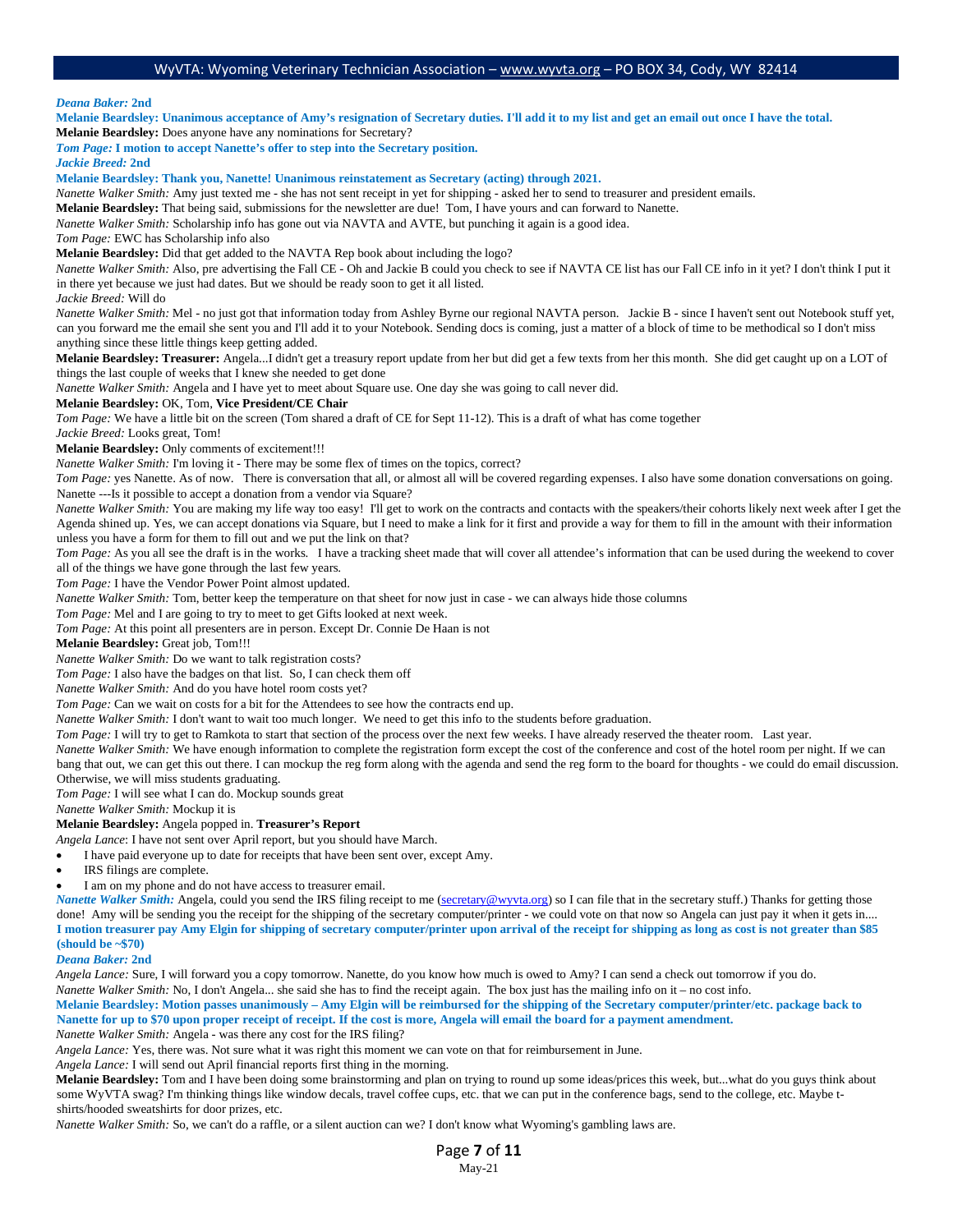#### *Jackie Breed:* I like swag!!

*Nanette Walker Smith:* Sales might be nice and donate proceeds to something like mental health - which is a biggie per our speaker last year. Just remember if we over buy - someone gets to store

*Tom Page:* I can do that

**Melanie Beardsley:** Yes, I'm fairly sure if we sell items that we have to have a place for the profits to go since we are nonprofit. I feel like we are at a place where we just need to get our name out there. And we have some money in the bank to do it...

*Tom Page:* Part of what Mel and I talked about is "Branding" for the association. Just like what we did with the LOGO

*Deana Baker:* We can also call those monies donations too.

Melanie Beardsley: How great would it be to send some coffee mugs/window decals/lanyards...whatever to the graduating techs at EWC!? It would help keep us in the back of their minds.

**Melanie Beardsley:** We had talked about jackets...maybe for board members... I thought I would bring it up. If you all thought it was a bad idea, Tom and I didn't want to waste time looking into it. Neither of us want to create more work for ourselves, but I feel this is a good next step for the association to take. So many vets don't remember/pay attention that we are here. I think a lot of students forget about us, too.

*Angela Lance:* Swag and merch. Sounds like a good direction.

**Melanie Beardsley:** OK. Tom and I are hoping to get some ideas/prices together before next meeting. Any other thoughts on items that you think would go over well? *Jackie Breed:* Cups and water bottles

*Angela Lance:* WYVTA should start a YouTube channel. Weekly tips of veterinary care. 10-15 minutes long. That'll get some branding, it will reach more than your demographic, but might be good marketing ploy. Sell your merch there too.

**Melanie Beardsley:** Interesting idea, Angela. OK, well, with this response...Tom and I are going to continue down this slippery slope of creating more work for ourselves.

*Tom Page:* Please send us your thoughts in an email if you run across something for us to consider

**Melanie Beardsley:** Is there any updates on the **Scholarship** that we need to know about/address?

*Nanette Walker Smith:* Scholarship posting on FB got lots of looks and one interaction (i.e., someone opened up the jpgs of the application - and hopefully downloaded it!!) Other than what I said earlier that the postings have gone out and just need repeats on the NAVTA journal.

*Tom Page:* I did hear back from EWC; they have it and will get it out. That was last week

**Melanie Beardsley:** Maybe we will actually get to award it this year!

### **Melanie Beardsley: Nanette Updates**:

- *Nanette Walker Smith:* I swear Notebooks will be out to everyone VIA EMAIL this week print and replace in your notebooks or add if you don't have that sheet yet.
- If you need me to send you hard copies, just let me know and I will.
- Membership applications Combo is in Jackie and Deana's hands for review haven't heard back from them yet.
- Square and Jackie in good shape; *Square* and Angela ??? we still need to talk!!

Lots of stuff coming up in my pipeline mid-summer through October now

*Angela Lance:* Pencil me in Nanette and we will make it happen.

*Tom Page:* A note to the group. I don't have specifics, (nor the time to chase it) but did you all hear that CVT are written into the Practice act in Montana with in the last few weeks.

*Deana Baker:* No, I didn't know that.

**Melanie Beardsley:** I knew their association was working hard to keep abreast of it but hadn't heard the outcome.

*Tom Page:* There was a post somewhere. I also received a text from Dr. Walker from EWC.

*Nanette Walker Smith:* Yes... And Utah was as Jackie V mentioned earlier. This is all in the Colorado line of interest because we got kicked out of the practice acts years ago. Back in the lineup and they are actively asking questions and getting the sunrise committee to investigate the need to reopen the VPA in order to change it. That has to happen first before it gets changes and goes to a vote. So, they have until September I think to get all the info to the investigation committee to nudge them to put forth the VPA to be reopened for review, otherwise it stays closed for another 12 years. So, if Utah and MT both made headway WY and CO may have a chance to get theirs open. WY has more of a chance because CO is going the way of CA (screwed up) by trying to bring down livestock and discontinue ranching as a bad thing for the environment

I just recommend as last month that the group interested in following through with what's up with the legislation and Board of Vet Med in WY get moving with a handle on what's up and soon. It's highly likely there will be questions on this at the Annual Meeting in September!

*Nanette Walker Smith:* **I motion we adjourn**

*Tom Page:* **2nd**

**Melanie Beardsley: Motion passes unanimously. Thank you all for your time! Meeting is adjourned at 8:56pm Have a good night.**

### **JOB BOARD:**

**JOB POSTING 5/15/21:** Certified Veterinary Technician (CVT) and veterinary assistants-both needed:

### **Alpine Animal Hospital is hiring for Veterinary Technicians/Assistants.**

Alpine Animal Hospital is hiring for Certified Veterinary Technicians-CVT's and veterinary assistants.

**Duties include** but are not limited to: greeting clients and animals, animal triage for appointments, filling prescriptions, client

education, administering medication, assisting with surgery, assisting multiple doctors with appointments and requests, working with both large and small animals, working on-call and weekends to assist after hours emergencies.

The ideal candidate has a veterinary terminology base and is able to learn our protocols quickly.

Applicants with a CVT/RVT/LVT, or graduates of an AVMA accredited veterinary technology program (AS, AAS, or BS degree) or

NAVTA approved veterinary assistant program will be interviewed first.

## **Please email your resume detailing veterinary technician or assistant experience, a cover letter, and list of references (and letters if possible) to: [taylor.haley@alpineanimalhospitalpc.com](mailto:taylor.haley@alpineanimalhospitalpc.com)**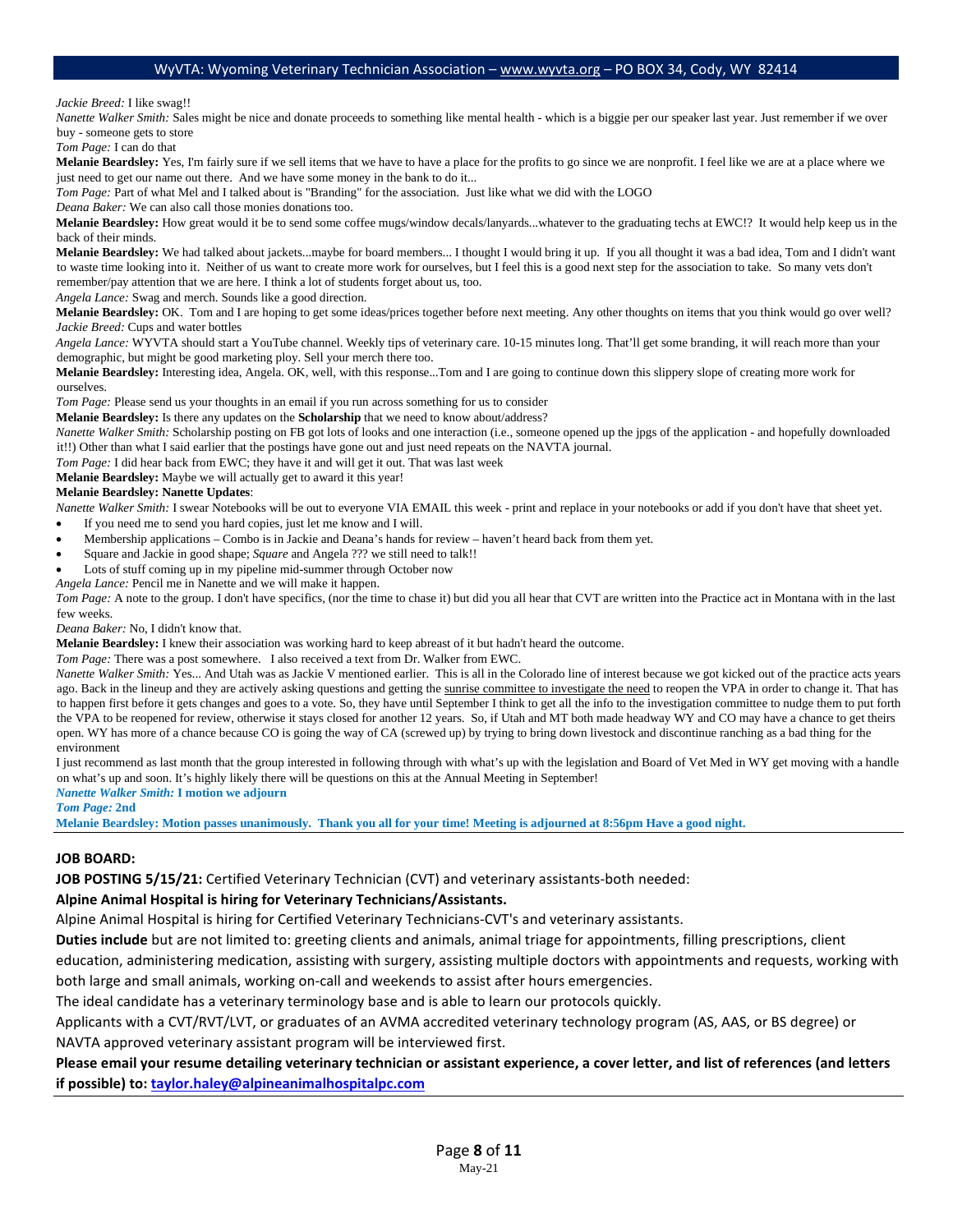## **JOB POSTING 5/15/21:** Certified Veterinary Technician (CVT): Casper, WY

**Altitude Veterinary Hospital, Casper, WY** is looking for a **Full-Time Certified Veterinary Technician (CVT)** to join our team! As an AAHA accredited practice, we are seeking individuals who share our passion for excellent care and customer service! About Altitude Veterinary Hospital: Altitude Veterinary Hospital provides a high level of care for small pets. At Altitude we understand that our pets are more than just pets, they are family. In addition to being **AAHA accredited**, we provide a wide range of services including specialty services such as acupuncture and TPLO. Our team consists of 6 Doctors, 3 CVTs, and 11 Assistants. Along with these services we also offer boarding and grooming services. We are proud to work together to provide the highest quality of care to our patients and extraordinary service to our clients. We consider our employees our most valuable asset and strive to provide a fun, challenging and positive work environment!

## **Some of the responsibilities of a CVT are:**

- Review vaccination records and prepare vaccines according to our vaccine protocol
- Assist veterinarian in medical procedures using proper restraint; know how to restrain fractious patients
- Assist veterinarian in surgical procedures using proper aseptic technique
- Maintain and use medical equipment such as IDEXX Lasercyte and autoclave
- Perform routine laboratory procedures and analyses in hematology, microbiology, urinalysis, and serology
- Prepare samples for outside laboratory analysis
- Induce anesthesia and intubate patient and monitor patients under anesthesia
- Administer treatments and injections following the instructions of a doctor or a treatment form
- Initiate emergency procedures
- Maintain pharmacy records, and controlled drug, anesthesia, fecal, and heartworm test logs
- Take and develop radiographs
- Take vital signs of animals including temperature, pulse, and respiration
- Perform dental cleanings
- Perform and analyze skin and ear cytology's
- Perform catheterization- urinary and venous
- Complete ear cleanings and nail trims
- Perform other duties as assigned

The CVT will work under the Practice Manager. **Certification is required.** Our ideal candidate for this position will have the following traits:

- An outgoing, and consistently positive personality to match our current culture and provide the level of service we want for our clients and team members
- Self-motivated and interested in continually improving skills and knowledge
- Able to work both independently (self-starter) and as a team player
- Follows direction but also able to think outside of the box and propose new ideas
- Flexible and excited about change and growth in pursuit of a higher level of care
- Detail-oriented, focused and diligent
- Excellent written and verbal communication skills

We offer a competitive wage and benefit package. **Please send resume to** [dcorban@altitudevet.com.](mailto:dcorban@altitudevet.com) 

## **JOB POSTING: 5/2/21 -** Certified Veterinary Technician (CVT) or experienced veterinary assistant

**Ark Animal Hospital in Casper, Wyoming** is accepting applications for a Certified Veterinary Technician (CVT) or experienced veterinary assistant. Our small animal practice has been delivering quality veterinary services with compassion to the Casper community for 30 years.

This opportunity offers a full-time work week with some weekends, holidays, and on call hours as assigned.

The candidate we are seeking is detail oriented, follows directions and medical care plans, maintains a positive attitude, displays ethical professionalism, honesty, responsibility, self-motivation, ambition, integrity, humility, patience, and strong interpersonal communication skills.

While working with us you will enhance the following skills: communication, quality customer service, working independently, completing tasks, confidence, and opportunities to advance your skills in a welcome environment.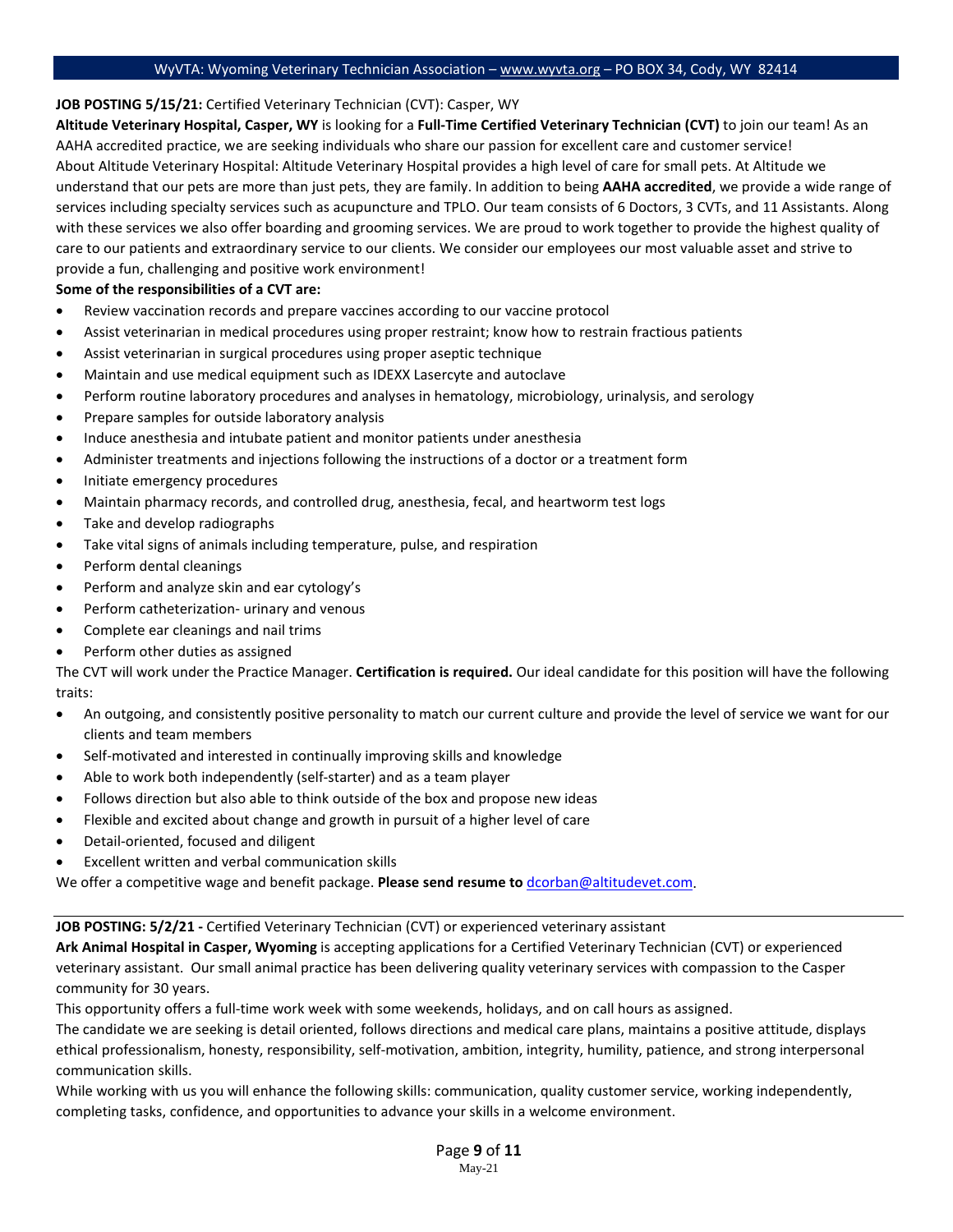Technical skills will be used on a daily basis and are required for the position, including:

- Specimen collection including venipuncture
- Anesthesia monitoring
- Interpreting fecal diagnostics
- Preparing and staining slides
- Standard safety precautions
- Administering oral, injectable, and intravenous medications
- Dental cleanings
- **Triage**
- Radiology
- Nursing care
- Sterile aseptic technique
- Assisting in surgery
- Caring for both hospitalized and boarding patients

CVT's or graduates of AVMA accredited veterinary technology programs are preferred.

All applicants must be willing to participate in a preemployment drug screening and background check. Hourly pay is commensurate. Please inquire for employee incentives.

## **Please send resumé and cover letter to Roxy at [arkahcasper@gmail.com.](mailto:arkahcasper@gmail.com)**

## **JOB POSTING 4/1/21: Credentialed Veterinary Technician or experienced veterinary assistant**

Seeking a motivated and reliable individual to help us care for the pets of Park County, WY as a credentialed veterinary technician or experienced veterinary assistant.

**Advanced Veterinary Care Center is a small animal clinic in Cody, WY.** We offer wellness, surgical, and emergency care with an inhouse lab, digital x-ray, ultrasound, endoscopy, and digital dental x-ray. Our clientele genuinely cares about their pets and are motivated partners with us in their pets' health care.

Job duties include, but are not limited to, client care and education in person and on the phone, taking accurate medical histories, administering oral and injectable medications and vaccinations, monitoring anesthesia and recovery, restraining pets for treatments and exams, venipunctures, placing intravenous catheters, facility cleaning and equipment maintenance.

This is a full-time job that includes rotating weekend and night on-call. Applicants must be able to lift 40 pounds. Benefits include competitive pay, uniform allowance, PTO, an employee discount, and numerous opportunities to enjoy the great outdoors close to Yellowstone. Check us out at: www.avcccody.com

**Please submit a resume via email t[o avccadmin@vcn.com](mailto:avccadmin@vcn.com) or fax to 307-527-6828, attention Erin Pedersen, DVM.**

**Blaine County Veterinary Service is seeking a self-motivated, Veterinary Technician**. Candidates should be comfortable multitasking and possess the ability to think and act both quickly and independently. Excellent client communication and patient-care skills are required. Job duties include, but are not limited to: triage of incoming patients, surgical preparation and assistance with monitoring surgical patients, drawing blood and being able to run in house labs, must have experience placing IV catheters, assistance and anesthetic management, and nursing care of hospitalized cases with varying degrees of stability, administration of enteral and parenteral medications. We offer a highly competitive salary please submit resumes t[o rbaxter@mtintouch.net.](mailto:rbaxter@mtintouch.net) Any questions fill free to contact our office manager, Lynette or Sandra at 406-357-2279.

**Dakota Hills Veterinary Clinic, an AAHA accredited practice**, is a professional and progressive 5 doctor small animal/equine practice located at the base of the Black Hills in Rapid City, SD, an ideal location for the outdoor enthusiast! **We are seeking an Associate Veterinarian, a Registered Veterinary Technician, and a Boarding Assistant.**

Please read the information here:<https://www.dakotahillsveterinary.com/employment>and contact us!

Would you like to post your job listings in our newsletter or ONLINE at our website or on our Facebook page? Please email the **Secretary@wyvta.org** for assistance. You may also refer to our social media policy posting at our website, Facebook